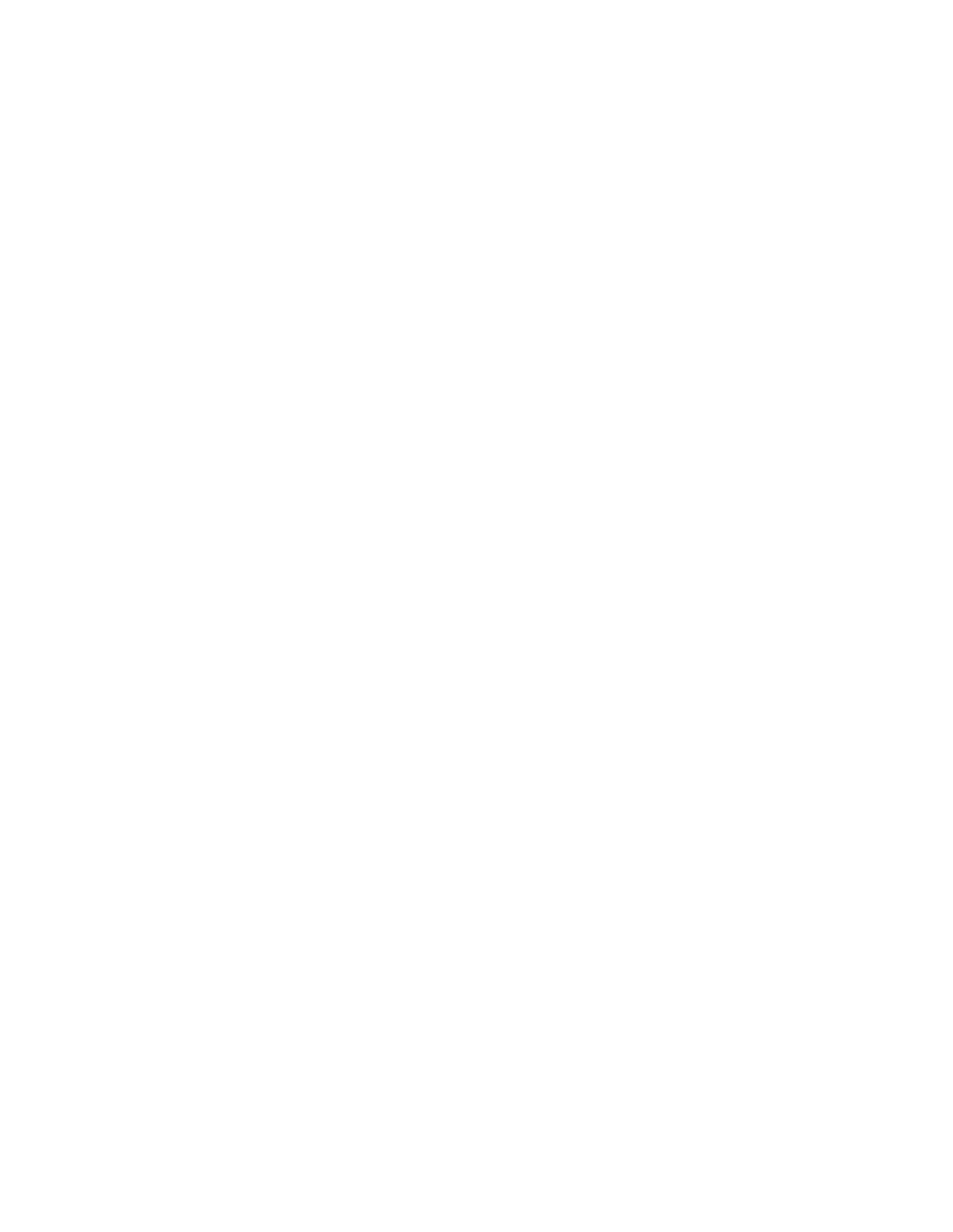# **Table of Contents**

#### Page

#### **Appendices**

|   | 2012 Commissioners, Staff and Consultants |
|---|-------------------------------------------|
| 2 | <b>Project Reviews</b>                    |
| 3 | Lake Monitoring                           |
|   | <b>Stream Monitoring</b>                  |
| 5 | River Watch                               |
| 6 | 2012 Financials                           |
|   | 2013 Financials                           |

#### This report was prepared

for the Pioneer‐Sarah Creek Watershed Management Commission

#### by JASS, Inc.

### Questions regarding this report should be directed to JASS, 763.553.1144 or judie@jass.biz.

We gratefully acknowledge the assistance of: Rich Brasch, Three Rivers Park District Brian Johnson, Metropolitan Council Mary Karius, Hennepin County Department of Environmental Services (HCDES) James Kujawa, Hennepin County Department of Environmental Services (HCDES) Brian Vlach, Three Rivers Park District

> *Cover Photograph:* Western Hennepin County James Kujawa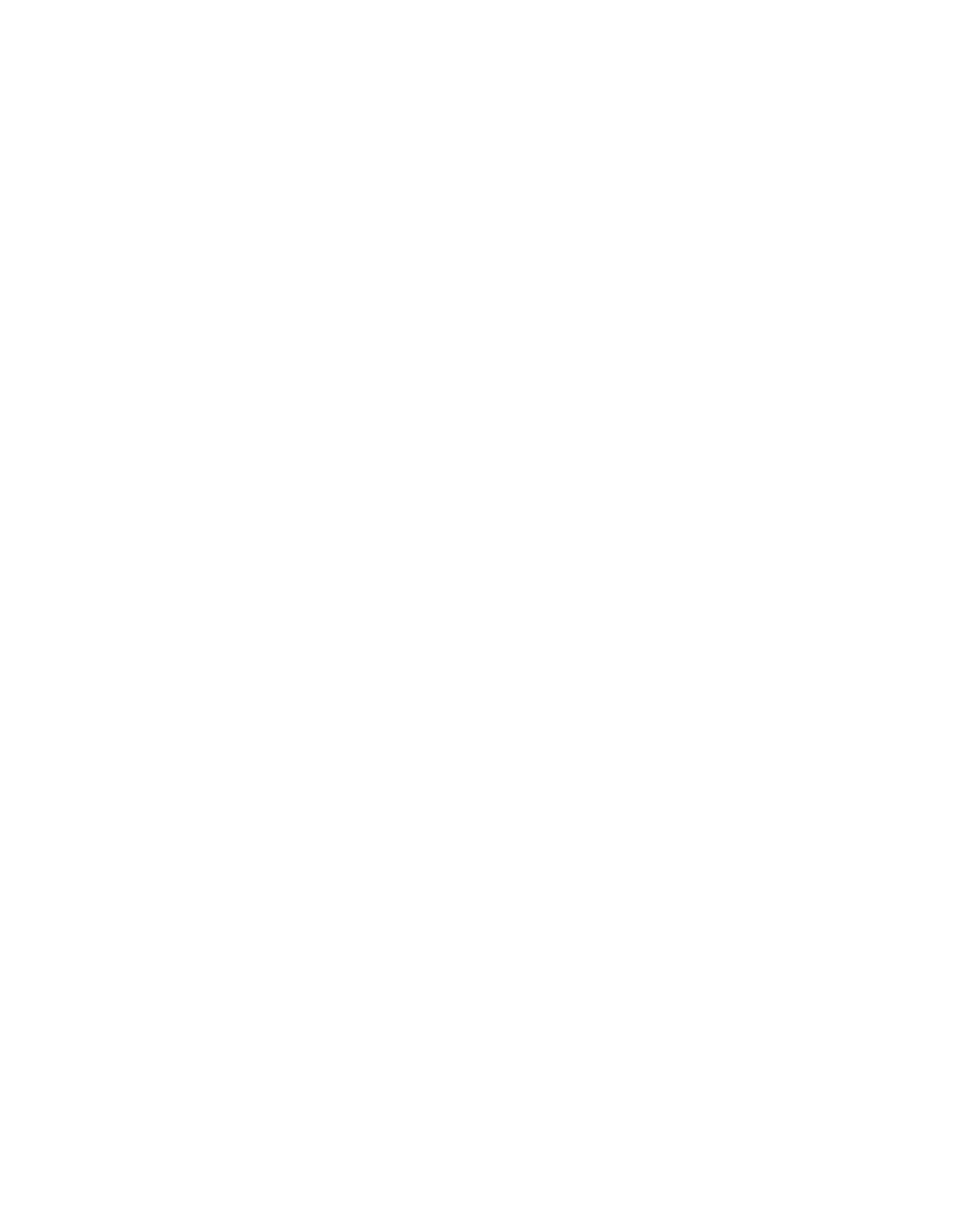## **Annual Activity Report.**

This annual activity report has been prepared by the Pioneer‐Sarah Creek Watershed Management Commission in accordance with the annual reporting requirements of Minnesota Rules Chapter 8410.0150, Subps. 2 and 3. It summarizes the activities undertaken by the Commission during calendar year 2012.

**The Pioneer‐Sarah Creek Watershed Management Commission** was established to protect and manage the natural resources of the Pioneer and Sarah Creek watersheds. It is a joint powers watershed organization formed as required under MN Statutes 103B.201‐103B.255 and MN Rules Chapter 8410. A Board of Commissioners comprised of representatives appointed by the member communities was established as the governing body of the Commission. Its current membership is comprised of the cities of Greenfield, Independence, Loretto, Maple Plain, Medina, and Minnetrista. The table in *Appendix 1* shows the names of the Commissioners appointed to serve in 2012.

**Meetings.** The Commission meets monthly at 4:00 p.m. on the third Thursday at Independence City Hall. The meetings are open to the public and visitors are welcome. Meeting notices, agendas, and approved minutes are posted on the Commission's website, www.pioneersarahcreek.org.

**Staff and Consultants.** The Commission has no employees. Independent consultants perform technical, legal, administrative, auditing, and wetland services for the Commission and are selected biannually. The current staff and consultants are also listed in *Appendix 1.*

**The Watershed.** Located entirely within western Hennepin County, the Pioneer‐Sarah Creek watershed covers approximately 70.5 square miles and includes the watersheds of Pioneer and Sarah Creeks. The Crow River demarcates most of the northern boundary. Portions or all of the six member cities are within the legal boundaries of the Pioneer‐Sarah Creek watershed and are listed in Table 1. A map of the watershed can be viewed on the Commission's website.

| <b>Local Government Unit</b> | Area Within Watershed<br>(Square Miles) | Percent of Watershed |
|------------------------------|-----------------------------------------|----------------------|
| Greenfield                   | 21.5                                    | 30%                  |
| Independence                 | 29.7                                    | 42%                  |
| Loretto                      | 0.3                                     | 0.4%                 |
| Maple Plain                  | 0.8                                     | 1.1%                 |
| Medina                       | 7.5                                     | 10%                  |
| Minnetrista                  | 10.7                                    | 15%                  |
| TOTAL:                       | 70.5                                    |                      |

**Table 1 Area of Members within the Pioneer‐Sarah Creek Watershed**

**Watershed Management Plan.** The Pioneer‐Sarah Creek Watershed Management Commission adopted its second generation Comprehensive Watershed Management Plan on December 16, 2004. A major amendment to the Plan was approved by the Board of Water and Soil Resources (BWSR) on January 25, 2012, and adopted by the Commission on February 16, 2012. The amended plan can be viewed at http://pioneersarahcreek.org/mgmtplan.shtml.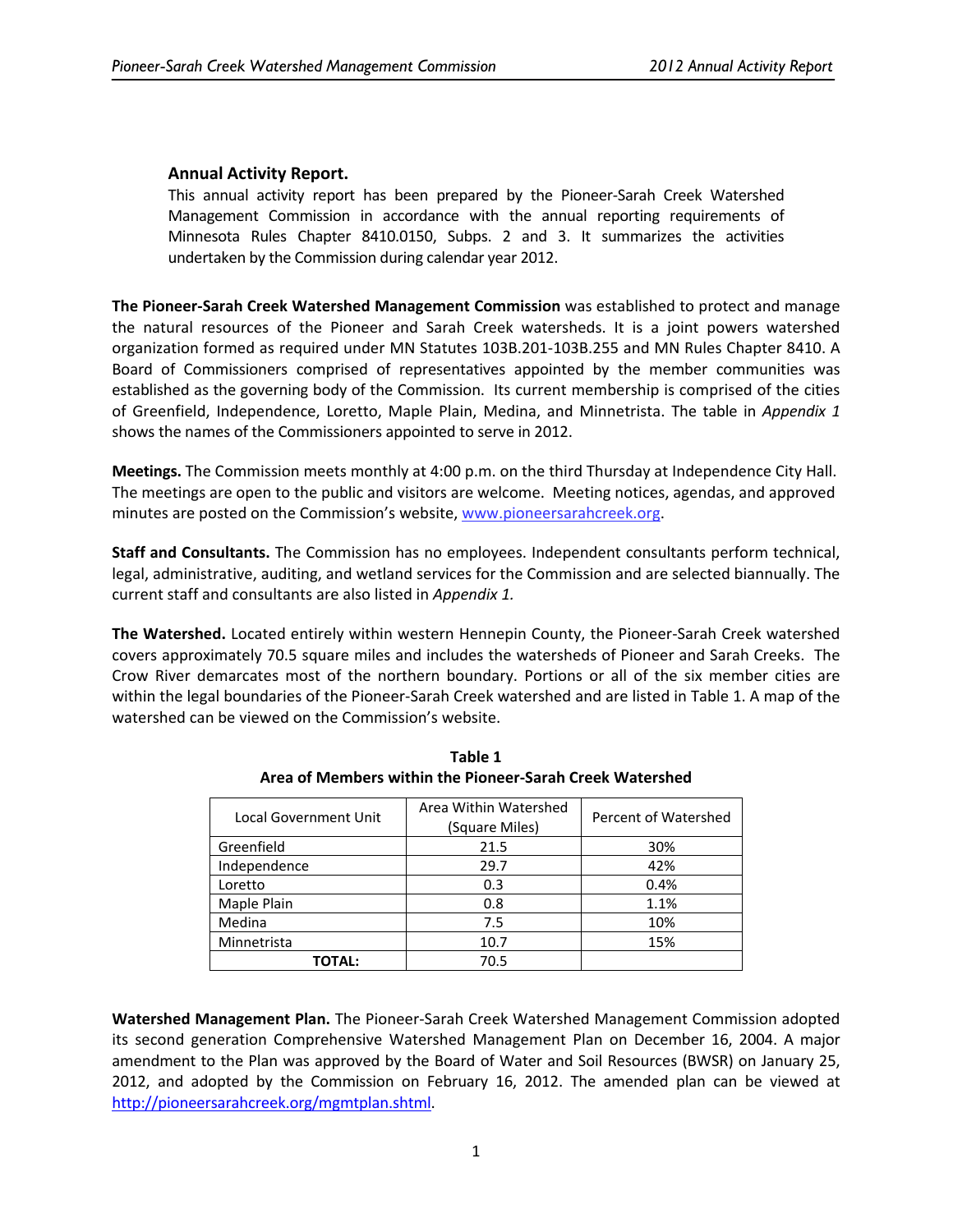The second generation plan includes a section that identifies a number of goals and policies that conform to the overall purpose specified in Minnesota Statutes Section 103B.201. These goals and policies address issues related to water quantity, water quality, recreation, fish and wildlife, enhancement of public participation, information and education, and management of the public ditch system, groundwater, shorelands, wetlands, and soil erosion.

**Local Water Management Plans.** Member communities must prepare and adopt their own water management plans. Local plans must comply with MN Statutes, Sec. 103B.235 and MN Rules 8410.0160 and 8410.0170 regarding content. Under the statutes, member cities are required to revise their plans to conform to the Commission's plan. Table 2 shows the status of the members' local plans.

| Community    | <b>Status at 2012 Year-End</b> |
|--------------|--------------------------------|
| Greenfield   | Approved May 2010              |
| Independence | Approved October 2010          |
| Loretto      | Approved January 2009          |
| Maple Plain  | Approved December 2008         |
| Medina       | Approved July 2009             |
| Minnetrista  | Approved April 2009            |

**Table 2 Status of Local Stormwater Management Plans**

**Status of 2012 Objectives.** Following is a summary of the work undertaken by the Pioneer‐Sarah Creek Watershed Management Commission in 2012 to meet the goals, objectives, and projected work plan outlined in its *2011 Annual Report.*

**•** Reviewed local development/redevelopment plans for conformance with the standards outlined in the Commission's second generation Watershed Management Plan. Projects are reviewed for erosion and sediment control, wetland, floodplain and stormwater management, as well as Department of Natural Resources (DNR) permits. *The Commission's technical staff reviewed eight projects in 2012. The Commission approved a revised project review fee schedule. It became effective August 1, 2012.* A list of each project, its location, and the critical areas reviewed, a location map, and the revised fee schedule are attached as *Appendix 2.*

**•** Served as the local government unit (LGU) for administering the Wetland Conservation Act (WCA) for the cities of Greenfield, Loretto and Maple Plain. *The Commission reviewed five plans involving wetlands and received no new wetland banking applications in 2012. They participated in three Technical Evaluation Panels (TEPs) and two* new potential WCA violations within the watershed were investigated in 2012. *The Commission's goal is to assure that WCA rules are properly implemented, wetland violations are resolved and replacement plans are reviewed.*

**•** Conducted lake monitoring programs to track water quality and quantity conditions. Funded the monitoring of primary lakes in cooperation with Three Rivers Park District (TRPD). *Lakes Independence, Spurzem, Half Moon, Sarah, and Whaletail (east and west basins) were monitored in 2012. Results are included in* Appendix 3. *TRPD also monitored six lakes (Irene, Mud, Rattail, Rice, Robbina and Schauppauff) as part of the Surface Water Assessment Grant (SWAG).*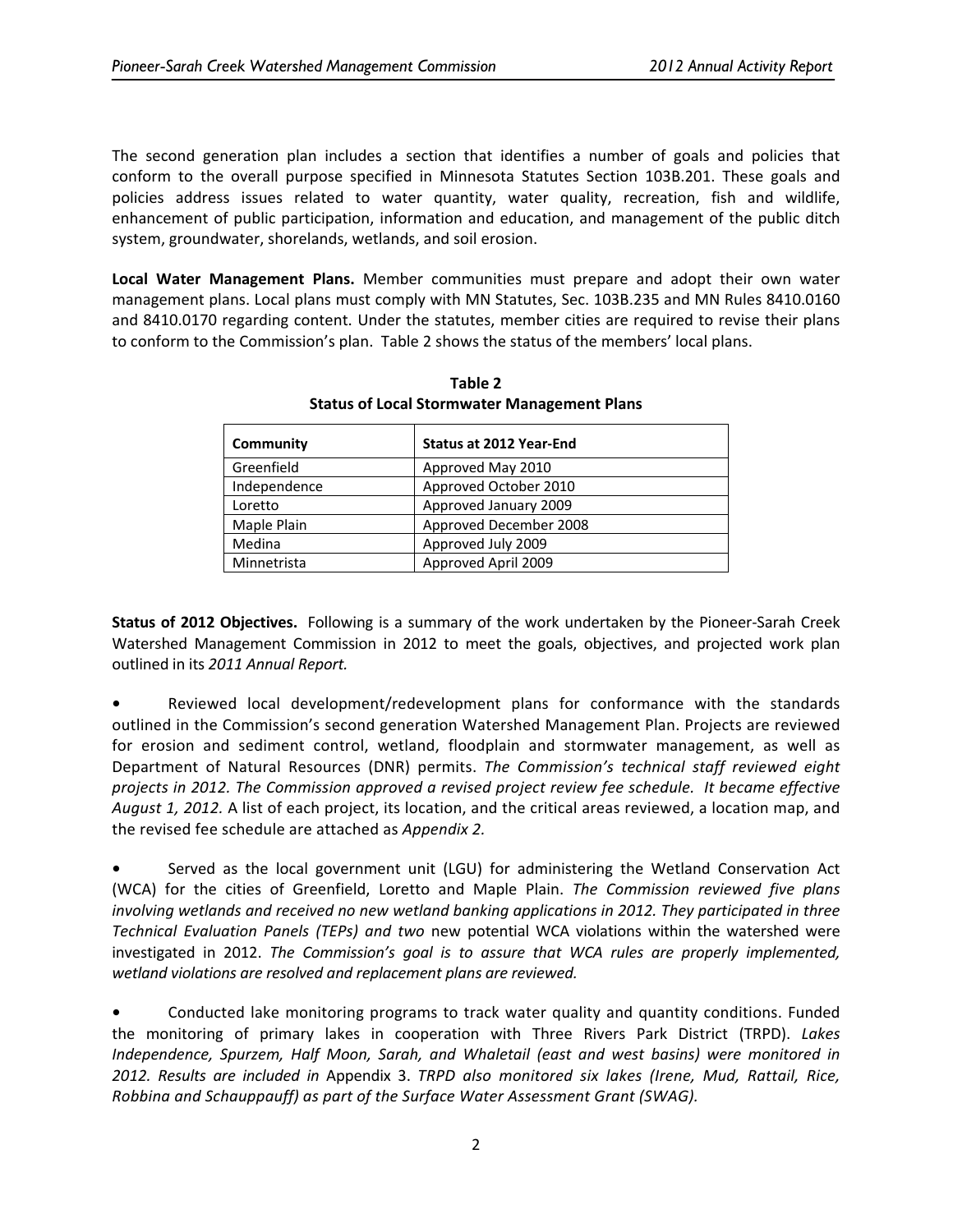**•** *Little Long Lake was selected for monitoring through CAMP in 2012. Because the Commission was unable to get a volunteer to monitor this lake, Met Council staff performed the monitoring in 2012. (Appendix 3)*

**•** Partnered with Three Rivers Park District (TRPD) to conduct stream and lake monitoring programs to track water quality and quantity conditions. *Monitored two stream reaches ‐ Sarah Creek where it crosses County Road 50 and Pioneer Creek at Copland Road. (Appendix 4)*

**•** Promoted river stewardship through the River Watch program. Encouraged participation by local school students and their teachers. *Site 24, located adjacent to a city park in Independence south of Pagenkopf Road, was monitored in 2012 by students from Rockford High School.* River Watch 2012*, available from Hennepin County Department of Environmental Services (HCDES), includes results from all the Hennepin County sites that were monitored. It can be viewed at http://www.co.hennepin.mn.us, keyword River Watch. (Appendix 5)*



**•** Completed elements of the Surface Water

Assessment Gant. *All elements of the project were completed in 2012. The final report was published July 2, 2012.*

Continued to identify TMDL implementation projects. Sought grant funding to assist with the costs associated with those projects. *Wrote letters of support for city‐implemented projects.*

**•** Received the Pioneer Creek Channel Review report. Evaluated and considered remedial actions. *Hakanson‐Anderson provided an overview of findings from their survey of the channel from Independence Road to County Road 90. The firm was authorized to move forward with a feasibility study for a project to remove vegetation and other material from the channel.*

**•** Continued as a member of the West Metro Water Alliance (WMWA). Continued to develop programming as identified in the WMWA Education and Public Outreach Plan. *The members are developing an e‐newsletter, Water Links, for dissemination to a Hennepin County‐wide audience.*

**•** Adopted a major amendment to its second generation Watershed Management Plan. *The major plan amendment was adopted by the Commission on February 16, 2012.*

**•** Developed a work plan and issued a request for proposals to begin the third generation Watershed Management Plan process. *The RFP was approved and the solicitation for proposals was published in the October 15, 2012 edition of the* State Register.

**•** Adopt personnel policies such as filing for per diem, travel expenses and conference or special meeting attendance, as recommended by BWSR. *The Commission will consider adopting these policies as part of its third generation Watershed Management Plan.*

**•** Adopted a 2013 operating budget. *On June 28, 2012, the Commission adopted an operating budget of \$94,225, a CIP budget of \$14,000, and a third generation plan budget of \$7,500, with assessments to the member cities totaling \$115,725. (Appendix 7)*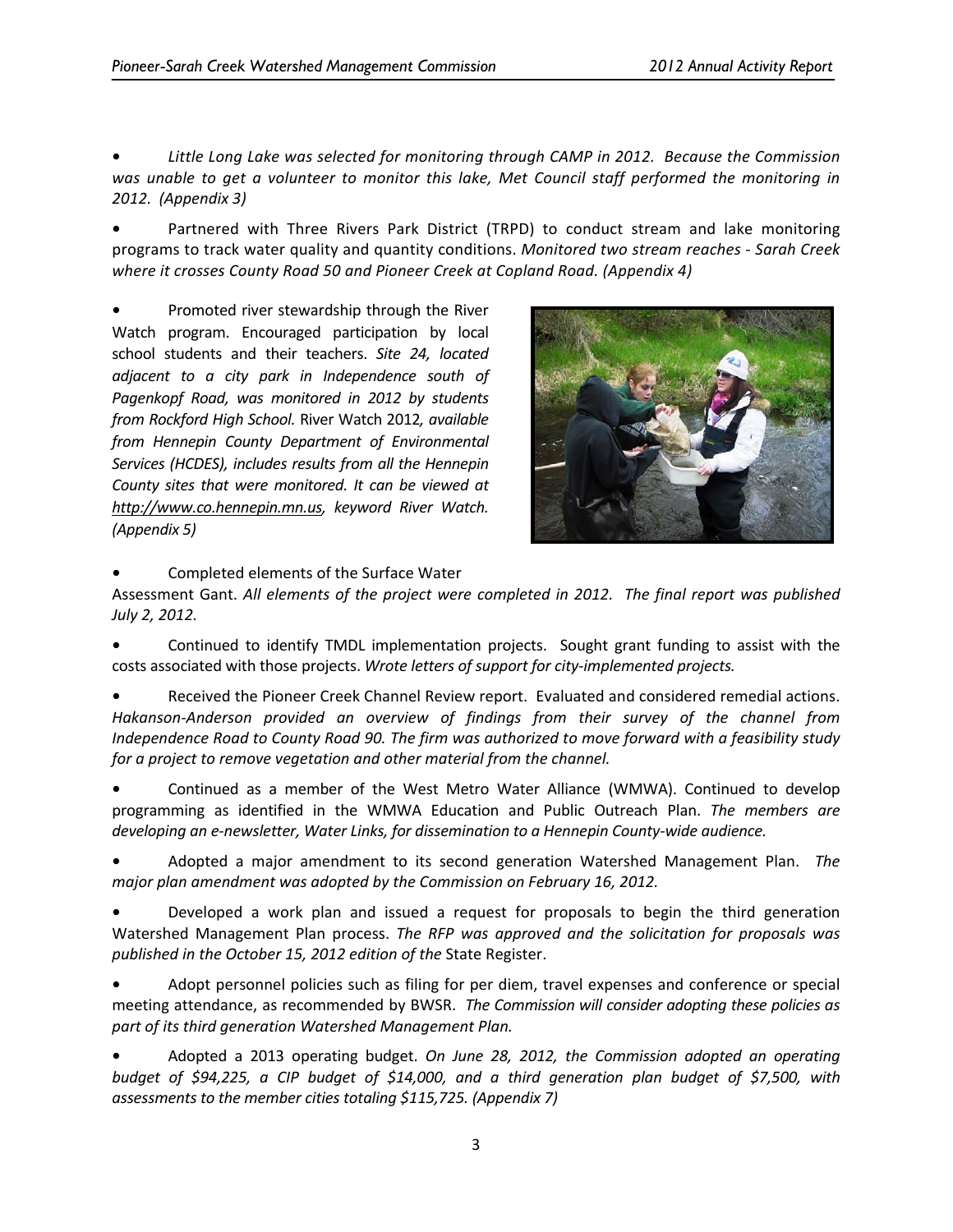**•** Revise its existing Shoreline, Erosion and Sediment Control, and Stormwater Management model ordinances. *Revisions will be considered as part of the third generation Watershed Management Plan process.*

**•** Working with local agricultural producers, drafted new nutrient management regulations and wetland buffer model ordinances for adoption by member cities as part of Phase 2 of the Lake Independence TMDL Implementation Plan. *Draft Technical Standards for Management of Manure from Livestock Operations were presented and discussed. The proposed ordinance will be reviewed for consistency with the rules of other agencies and presented to the Commission with a recommendation for adoption in the third generation plan.* 

**•** Continued to participate in and/or coordinated curlyleaf pondweed treatment for Lake Sarah and identify and implement nutrient reduction controls for the Spurzem wetland and Dance Hall Creek. *A vegetation management plan for Lake Sarah was submitted to the Dept. of Natural Resources (DNR) for review. In 2012 the Lake Sarah Improvement Association (LSIA) implemented an in‐lake pilot* treatment program funded by the association and lakeshore owners on 50 acres of the lake. It is their goal to apply to the DNR for a permit to treat the entire lake in 2013. The full lake treatment will be *undertaken by the lakeshore owners in cooperation with the Commission and TRPD.*



**•** *The Commission is seeking co‐ operative granting funding to apply an alum treatment or other nutrient reduction techniques in the Spurzem wetland as part of the Lake Independence TMDL implementation plan.*

**•** *Met with land owners around Dance Hall Creek to discuss the Lake Sarah TMDL and possible BMPs. Requested access to private properties to assess opportunities for implementation of BMPs.*

*Dance Hall Creek Inlet*

**•** Developed a work plan for the Watershed Restoration and Protection Project (WRAPP*). The* start of the WRAPP has been scheduled for early 2013. The project team is developing the work plan on a *two‐phase timeline extending through 2016. The Civic Engagement team met to begin discussions regarding the public outreach element of the WRAPP.* 

Sought grant funding to assist with the costs associated with Commission- or City-sponsored projects. *The Commission provided letters of support for two DNR Conservation Partners Legacy Grant applications – Shoreline Emergent Planting Project (City of Independence) and 2012 Watercraft Access* Inspections (LICA/City of Medina). Both projects were funded. The City of Medina also received a Clean *Water Legacy Grant to fund the Loretto Ballfields project.*

**•** Continued to redesign and maintain the Commission's website, www.pioneersarahcreek.org, *to provide news to residents of the watershed.* 

**•** Published an Annual Activity Report summarizing the Commission's yearly activities and financial reporting. *The 2011 report was accepted at the Commission's April 19, 2012 meeting.*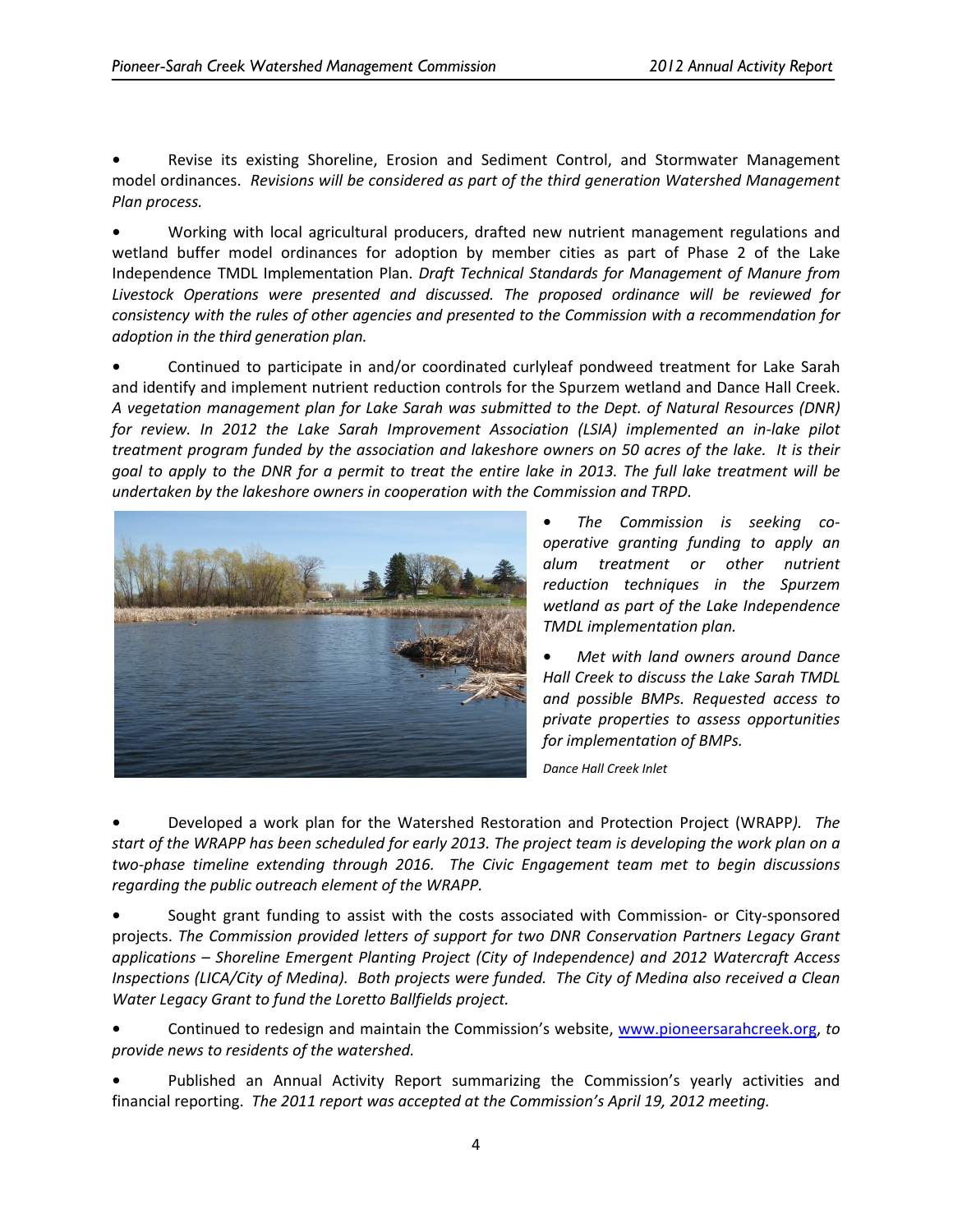**Interest Proposals.** The required biennial solicitation for interest proposals for administrative, legal, technical and wetland consulting services was published in the January 3, 2011 edition of the *State Register.* The Commission's current consultants are listed in *Appendix 1. This process will be repeated in 2013.*

**Financial Reporting.** *Appendix 6* includes the Commission's approved budget for 2012 and a report of actual revenues and expenditures for 2012. The Commission's Joint Powers Agreement provides that each member community contributes toward the annual operating budget based on its share of the total market value of all property within the watershed. The 2012 cost allocations to the members are shown as part of the Operating Budget.

Of the \$203,894 operating budget approved by the Commission for 2012, revenue of \$9,000 was projected as proceeds from application fees, \$101,744 from grants and cooperative programs, and \$100 from interest income, resulting in assessments to members totaling \$89,260. \$3,790 was projected as coming from reserves.

The Pioneer‐Sarah Creek Watershed Management Commission maintains a checking account at US Bank for current expenses and rolls uncommitted monies to its account in the 4M Fund, the Minnesota Municipal Money Market Fund. Amounts paid by the Commission per the 2012 Audit, prepared by Johnson & Company, Ltd., Certified Public Accountants, (*Appendix 6*) are asfollows:

| General engineering    | \$17,288  |
|------------------------|-----------|
| General administration | \$60,653  |
| Education              | \$4,752   |
| Programs               | \$12,100  |
| Projects               | \$15,673  |
| Total                  | \$110,466 |

General engineering work includes review of local plans, review of development/redevelopment projects, attendance at meetings and other technical services. General administration includes support to technical staff, attendance at meetings, insurance premiums, annual audit, legal counsel, tracking grant opportunities, management plan amendments, and other non‐engineering services.

**Wetland Banking.** The Pioneer‐Sarah Creek Watershed Management Commission does not have a wetland banking program.

**2013 Work Plan.** The Commission has identified the following activities in 2013:

**•** Continue to review local development/redevelopment plans for conformance with the standards outlined in the Commission's second generation Watershed Management Plan.

**•** Continue to serve as the local government unit (LGU) for administering the Wetland Conservation Act (WCA) for the cities of Greenfield, Loretto and Maple Plain. Consider revisions to wetland project review fee schedule.

**•** Conduct stream and lake monitoring programs to track water quality and quantity conditions.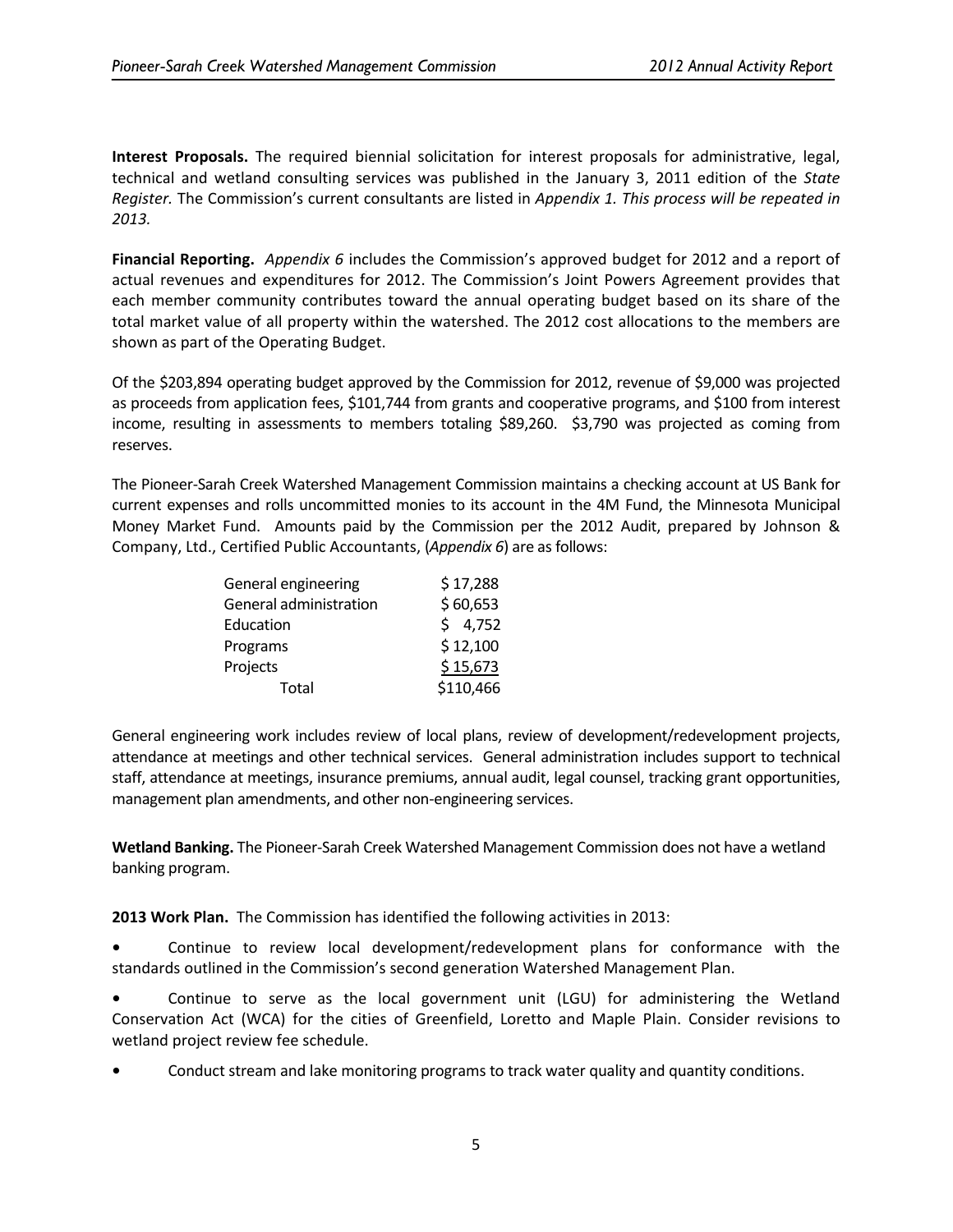**•** Promote river stewardship through the River Watch program. Encourage participation by local school students and their teachers.

**•** Continue to identify TMDL implementation projects. Seek grant funding to assist with the costs associated with those projects.

**•** Begin development of the Commission's third generation Watershed Management Plan including review of existing and adoption of new model ordinances.

**•** Consider adoption of personnel policies as recommended by BWSR. Incorporate into Management Plan or Rules of Commission.

**•** Adopt a 2014 operating budget.

**•** Revise existing Shoreline, Erosion and Sediment Control, and Stormwater Management model ordinances as part of the third generation Watershed Management Plan process. (See I.P.)

**•** Complete development of new nutrient management regulations and wetland buffer model ordinances as part of the third generation Watershed Management Plan process. (See II.P.)

**•** Continue to provide assistance to the Lake Sarah Improvement Association (LSIA) as they seek a permit from the DNR to treat the entire lake for curlyleaf pondweed. (CIP‐2)

**•** Continue to identify ways to implement nutrient reduction controls for Dance Hall Creek. (CIP‐4)

**•** Continue to seek grant funding for implementation of nutrient reduction of the Spurzem wetland.

**•** Begin Phase 1 of the Watershed Restoration and Protection Project (WRAPP),including stream and lake sampling to fill data gaps, technical analyses, and establishment of public support for the WRAPP through a civic engagement process.

**•** Seek grant funding to assist with the costs associated with projects identified on the Commission's CIP. Seven projects were identified for funding in 2013.

**•** Support City‐sponsored projects as they are identified.

**•** Pursue recommendations of 2012 Feasibility Study (CIP‐6) to remediate high water conditions in Lake Independence.

**•** Review and consider updates to the Commission's Joint Powers Agreement and Rules as part of the third generation Plan process.

**•** Continue as a member of the West Metro Water Alliance (WMWA). *During budget discussions, the Commission elected not to participate in WMWA in 2013.*

**•** Continue to maintain the Commission's website to provide news to residents of the watershed.

**•** Publish an Annual Activity Report summarizing the Commission's yearly activities and financial reporting.